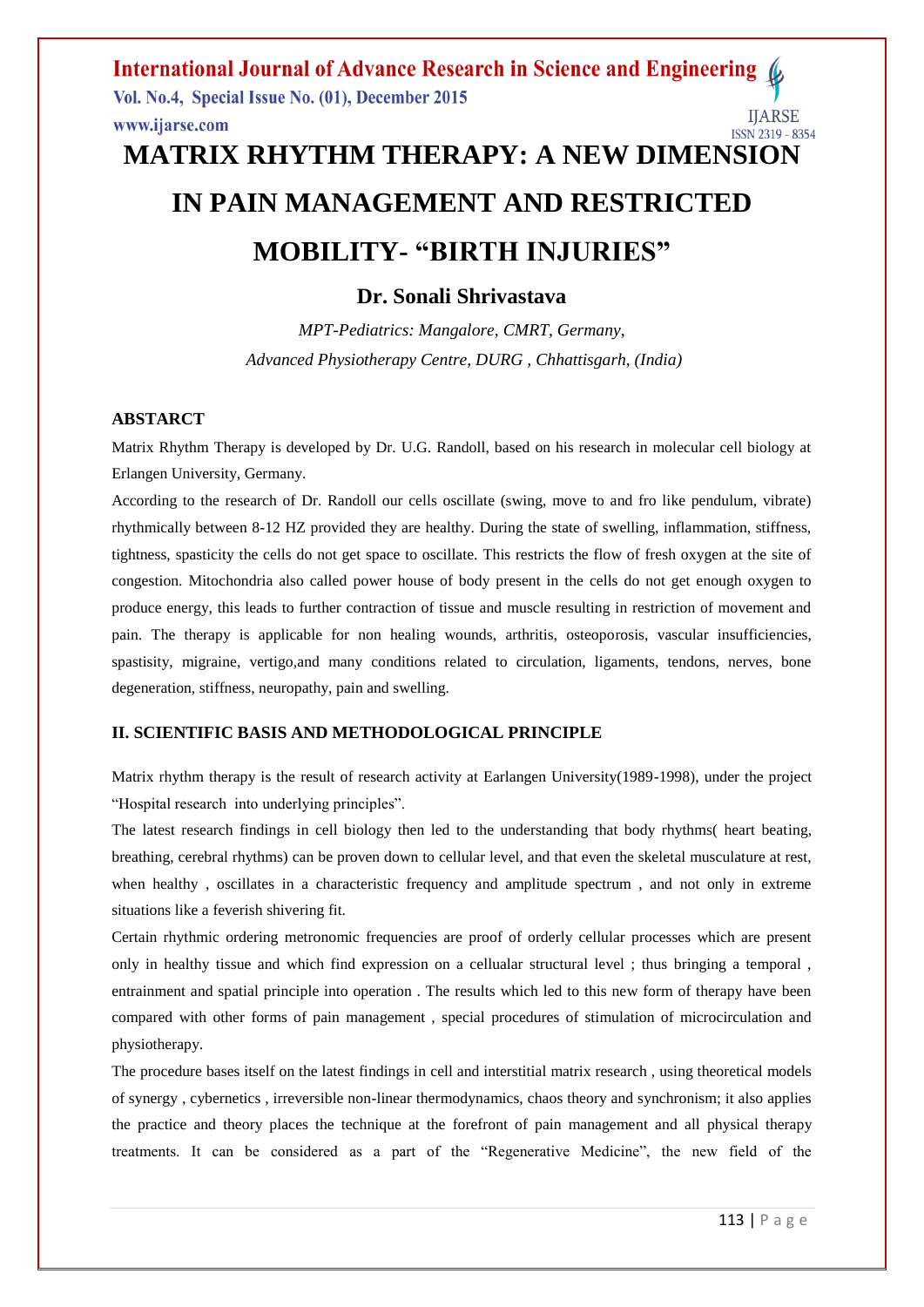# **International Journal of Advance Research in Science and Engineering** Vol. No.4, Special Issue No. (01), December 2015

#### www.ijarse.com

**ISSN 2319 - 8354** "BIOMEDECINE" deals with the reestablishment of functionally disturbed cells, tissue, organs by compensation or stimulation of body"s internal regeneration and repairing processes.

# **III. EFFECT AND EFFICACY OF MATRIX RHYTHM THERAPY**

Matrix Rhythm Therapy restores the good tissue resonance , characteristic for the skeletal musculature , by frequency and amplitude modulation. The applicator produces a lifting action at the same time as a horizontal micro extension movement , which is transferred to adjacent inner organs , bones and skin. As the neutral alphagamma tension is normalized , the venous and lymphatic flow of the entire area of improved micro circulation is accelerated . Extra cellular matrix clearance increases.

The biological and physiological effectiveness of the therapy is achieved through individual resonance spectrum adaptation in the skeletal musculature by means of the resonator appliance head, via :

- 1. Adaptation of the appliance head frequency to the corresponding individual tissue resonance .
- 2. Adaptation of the amplitude because of the ex-centric design of the appliance head to the shaft .
- 3. Gentle locking into the phase of the oscillating resonator into the tissue, even for unforeseen resistance such as scars , adhesions and fibroses.
- 4. Deep acting , rhythmic micro-extension of the tendons and fascias.

The resonator will re-establish the elasticity of the musculature through synchronous phasing of the mechanicalmagnetic, alternating fields because of the possibility of modulating frequency and amplitude.

# **IV. EFFECT OF MATRIX RHYTHM THERAPY ON HUMAN TISSUE**

According to the research of Dr. U. G. Randoll, our cells oscillate rhythmically between 8-12 HZ provided they are healthy. During the state of swelling, inflammation, stiffness, tightness, spasticity the cells do not get space to oscillate. This restricts the flow of fresh oxygen at the site of congestion. Mitochondria also called power house of body present in the cells do not get enough oxygen to produce energy his leads to further contraction of tissue and muscle , resulting in restriction of movement and pain.

Matrix Rhythm Therapy provides oscillations between physiological frequencies of 8-1 HZ. This frequency synchronizes with the body to re-establish the disturbed rhythm at cellular level. The therapy improves the oxygen supply by improving the microcirculation thereby improving the energy production. The immediate effect can be seen as relaxation of tissue, muscle, and fascia. This relaxation remains longer and maintained as the metabolic process at cellular level are regulated and oxygen supply to cells is improved .One can experience the reduction of pain during the session itself. Once the pain is reduced and soft tissues are relaxed the situation comes under control that can be further maintained by routine exercises. The therapy is applicable for non healing wounds, arthritis, osteoporosis, vascular insufficiencies, spastisity, migraine, vertigo,and many conditions related to circulation, ligaments, tndons, nerves, bone degeneration, stiffness, neuropathy, pain and swelling.

**IIARSE**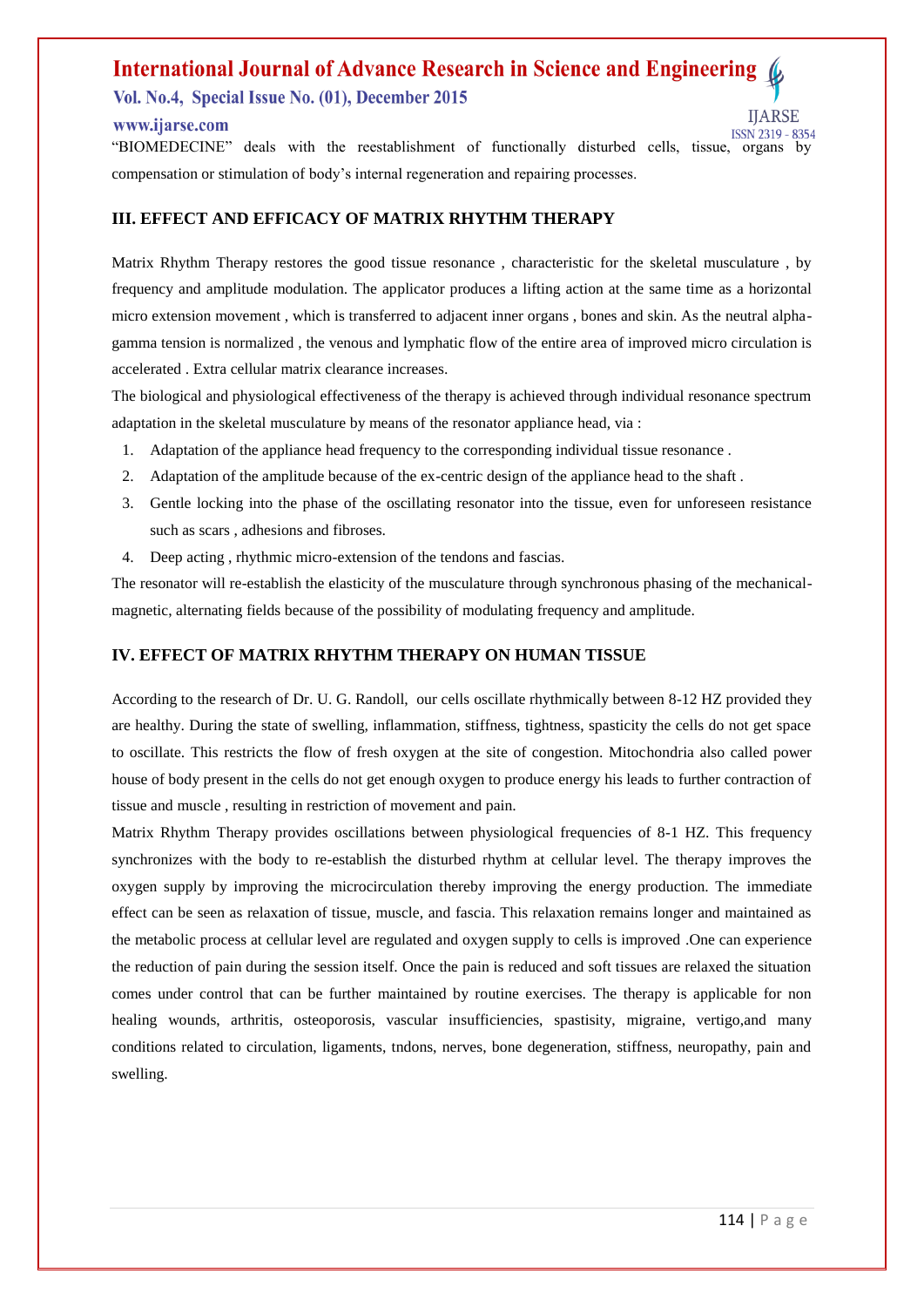# Vol. No.4, Special Issue No. (01), December 2015

# www.ijarse.com

**ISSN 2319 - 8354 V. SPECIFIC EFFECT OF MATRIX RHYTHM THERAPY ON HUMAN BODY SYSTEM**

# **5.1 Physiological**

- 1. Activation of metabolism
- 2. Acceleration of venous and lymphatic flow
- 3. Activation of the immune system
- 4. Normalisation of alpha-gamma tension of the musculature
- 5.Neuromuscular activation via the reflex arcs
- 6. Targeted relaxation of local muscular spasms
- 7.Targeted removal of muscular remanence

# **5.2 Chemical**

1.Acceleration of the thixotropic reaction from gel to fluid

- 2. Reduction of viscosity
- 3. Reduction of the interstitial Ph value
- 4. Increase of tissue temperature to normal temperature

# **5.3 Physical**

1.Reduction of tissue fluid absorption

- 2.Targeted strengthening of the muscle"s own resonance
- 3.Triggering the "direct piezoelectric effect
- 4.Restoration of the colloid osmotic tissue tonus
- 5.Establishment of individual good resonance through resonance spectrum adaptation
- 6.Support action for the tissue characteristic attractor
- 7.Improvement of the mechanical-magnetic coherence

# **VI. INDICATIONS IN REHABILITATION, SPORT AND MEDECINE**

- 1. Reduction of swelling- hematoma, oedema,lymphatic blockages
- 2. Improvement of elasticity- pes equines, scars,adhesions, contracture, scleroderma, posture problems
- 3. Regulation of local or systemic muscular hypertension- tension, remanence, capsule stress, myoarthropathy, intra and inter muscular imbalance
- 4. Improvement of reduced joint mobility- post trauma, post immobilization, capsule fibrositis
- 5. Pain management for acute or chronic conditions- overstretching of muscle fibres, zoster, neuralgia, backache, paresthesia, phantom limb pain, migraine
- 6. Acceleration of functional and structural nerve regeneration- carpal tunnel syndrome, peroneus damage,tinnitus and nerve immobility
- 7. Acceleration of regeneration during illness of a chronic degenerative nature- Rheumatism, fibromyalgia,osteoporosis, arthrosis
- 8. Restoration of functions of the fine tissue vessels in cutis and sub cutaneous layers

**IIARSE**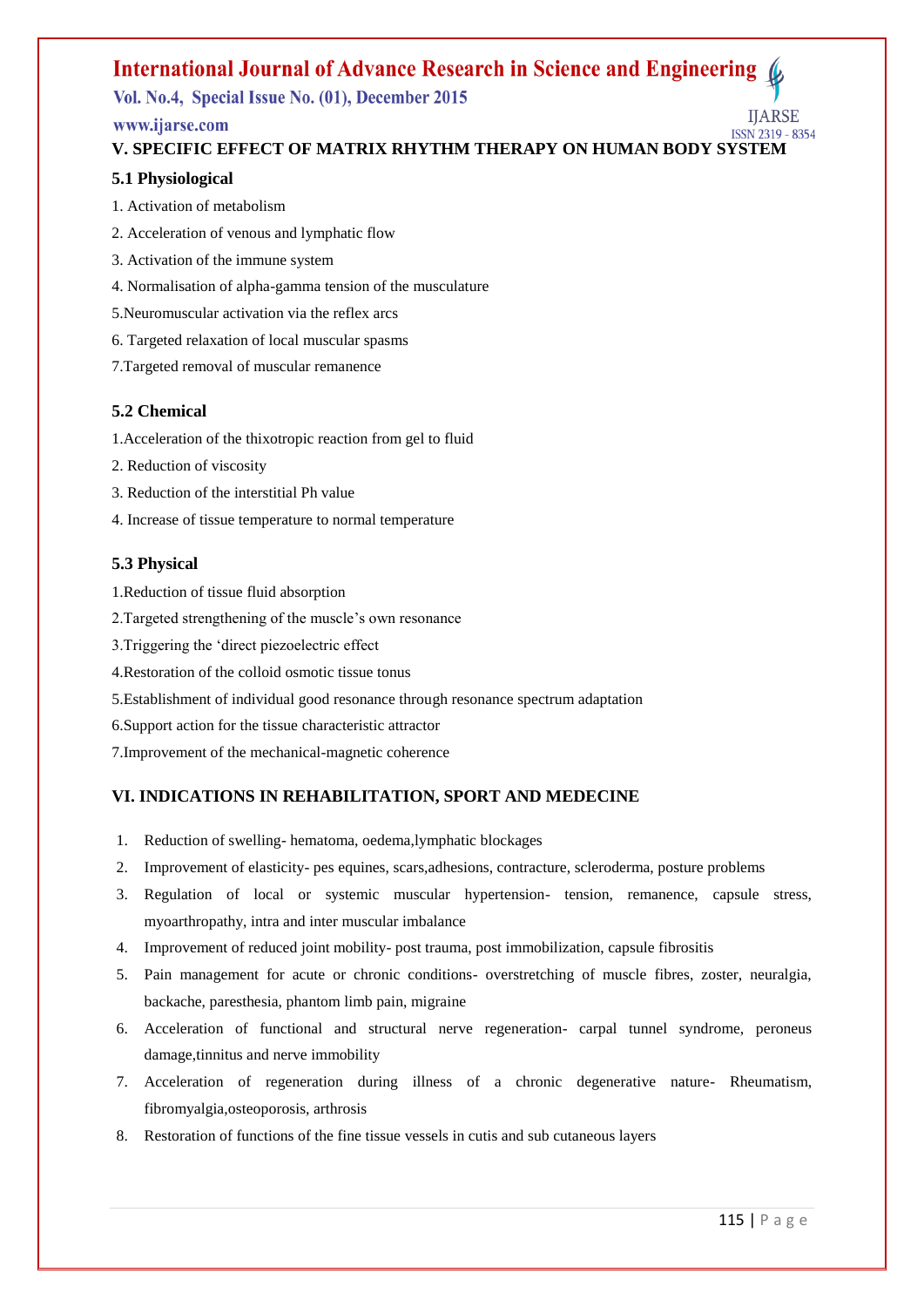Vol. No.4, Special Issue No. (01), December 2015

## www.ijarse.com **VII. CONTAINDICATIONS**

**IJARSE ISSN 2319 - 8354** 

- 1. Open , inflamed or infected skin surfaces
- 2. Fresh fractures
- 3. Tendency for bleeding , hematoma formation
- 4. Tendency towards embolism
- 5. Pace maker
- 6. Mucous membranes
- 7. Direct contact to bones
- 8. Direct contact to eyes

# **VIII. MATRIX RHYTHM THERAPY, BIRTH INJURIES AND PHYSICAL THERAPY**

#### **8.1 Pathology**

One of the most serious birth injuries a baby can suffer is brain trauma as it affects their entire ability to develop and grow normally. One of the physical changes acquired after birth injuries can be changed muscle tone ('tight' muscles or spasticity). Changed muscle tone results in disturbed cell physiological frequency which is normally between 8 to 12 HZ. The spasticity, tightness in the muscle if persists for longer duration shortens the muscle, fascia and can make the joints stiff and cause abnormal movements. This tightness can be seen all over the body, especially the trunk within which all the vital organs remain contracted, in the muscles of the abdomen, pelvis, upper limb, lower limb etc. resulting in postural imbalance and co ordination problems. Brain registers the movements in wrong pattern and training becomes difficult.

## **IX. EFFECT OF MATRIX RHYTHM THERAPY IN PEDIATRIC PROBLEMS**

Matrix Rhythmus Therapy provides oscillations between physiological frequencies of 8-12 HZ. This frequency synchronizes with the body to re-establish the disturbed rhythm at cellular level. Matrix Rhythmus Therapy improves the oxygen supply by improving the micro-circulation thereby improving the energy production. The immediate effect can be seen as relaxation of tissue, muscles and fascia. Matrix Rhythm Therapy relaxes the muscles of the abdomen, pelvis, trunk, upper limb, lower limb etc. This relaxation builds the confidence of the child to perform the movements, improves the co- ordination and hence training becomes easier. Brain gets the right feedback and learning become more effective.

Matrix Rhythm Therapy is very safe for child at any age.

## **9.1 Benefits of Matrix Rhythm Therapy**

- 1. Normalization (Re-adaptation) of the cellular rhythmicity as well as the flux-density of nutrients in extra cellular matrix is the main lasting effect of this therapy.
- 2. Improves the muscle tone.
- 3. Improves micro circulation at cellular area that improves oxygen supply. Child experiences relaxation, energy and sound sleep.
- 4. Improves breathing, bowel movement, concentration, eating.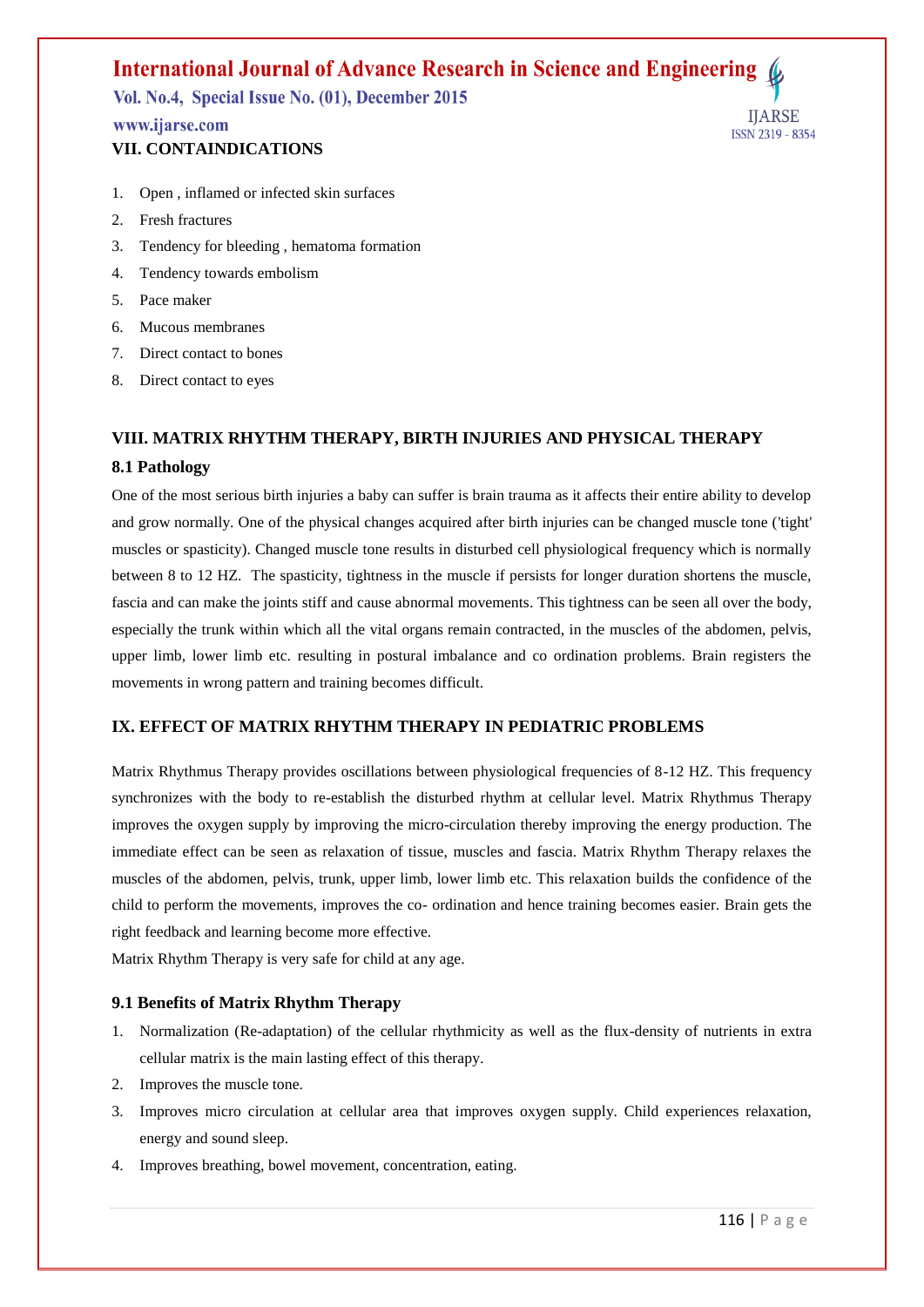Vol. No.4, Special Issue No. (01), December 2015

#### www.ijarse.com

- 5. Reduces anxiety.
- 6. Child experiences & enjoys movements those were restricted because of tightness and spasticity.

#### **REFERENCES**

- [1] Athenstaedt H. : Permanent longitudinal electric polarisation and pyroelectric behavior of collagenous structures and nervous tissue in man and other vertebrates. Nature Vol. 228 Nov. 28 1970
- [ 2 ] Cramer F.: Symphonie des Lebendigen. Versuch einer allgemeinen esonaztheorie. Insel Taschenbuch 1998
- [ 3 ] Cramer F.: Chaos und Ordnung Dtsch. Verlags-Anst., Stuttg. (1988)
- [ 4 ] Fröhlich H.: Evidence for Base Condensation like Exitations of Coherent Models in biological Systems. Phys. Letters 51 A (1975) 21
- [5] Fröhlich H.1968 Bose condensation of strongly excited longitudinal electric models.Physical Letters 26A:402-403
- [6] Fröhlich H., ed 1988 Biological coherence and response to external stimuli. Springer Verlag, Berlin
- [7] Haken H.: Die Selbstorganisation der Information in biologischen Systemen aus der Sicht der Synergetik. In Küppers B-O.: Ordnung aus dem CaosPiper 1987
- [8] Haken H.:Erfolgsgeheimnisse der Natur. Synergetik: Die Lehre vom Zusammenwirken. 3. Aufl. Dtsch. Verlagsanst., Stuttgart 1983
- 9] Haken H.: Pattern Formation and Pattern Recognition. Springer, Berlin 1979
- [10] Hennig F.F.; Randoll U.G.: Die Matrix-Rhythmus-Therapie zur postoperativen bzw. rehabilitativen Behandlung nach komplizierten Fußwurzelfrakturen. Sport Orthopädie Traumatologie 4 September 2001
- [11] Jenny H.: Kymatik Band 1 1967 / Band 2 1972 Basler Druck und Verlagsgesellschaft
- [12] Keilholz, L., Randoll U.G., Hennig F.F., Sauer R.: Dose-Dependend Functional and Morphological Alterations of Granulocytes After Single Dose Exposure Endocytobiosis and cell research 11, 2/3 (1996)  $225 - 232$
- [ 13 ] Küppers B.O.: Ordnung aus dem Chaos. Prinzipien der Selbstorganisation und Evolution des Lebendigen; Manfred Eigen zum 60. Geburtstag gewidmet. Piper Verlag München 1990
- [ 14 ] Meyer D., Randoll U.G., Hennig F.F.: Leistungsoptimierung im Pferdesport Ganzheitliche Tiermedizin 2001; 15: 27-31. Sonntag Verlag GmbH , Stuttgart
- [ 15 ] Paerisch, M. Randoll U.G.: Neue elektrodynamische Erkenntnisse zur Funktions- und Trainingssteuerung des Skelettmuskels. Erfahrungsheilkunde 5/1998 325 – 334
- [16] Paerisch, M.:Ecce Caro musculorum. Die Steuerung und Regelung des Betriebs der Skelettmuskulatur Schkeuditzer Buchverlag 2003
- [17] Petenyi A: Oszillation der Quergestreiften Skelettmuskulatur während isometrischer Kontraktion. Abhängigkeit der Oszillationsqualität von der Größe der Kraftentwicklung, Alter, Krankheit, Trainingszustand und weiteren Individualfaktoren. Inaugural-Dissertation zur Erlangung der Doktorwürde der Medizinischen Fakultät der Friedrich-Alexander-Universität Erlangen-Nürnberg; Abteilung für Unfallchirurgie 1998
- [ 18 ] Prigogine, I.; Nicolis, et el.: Thermodynamics of evolution. Physics today 11 (1972) 23 28

**IIARSE** 

**ISSN 2319 - 8354**